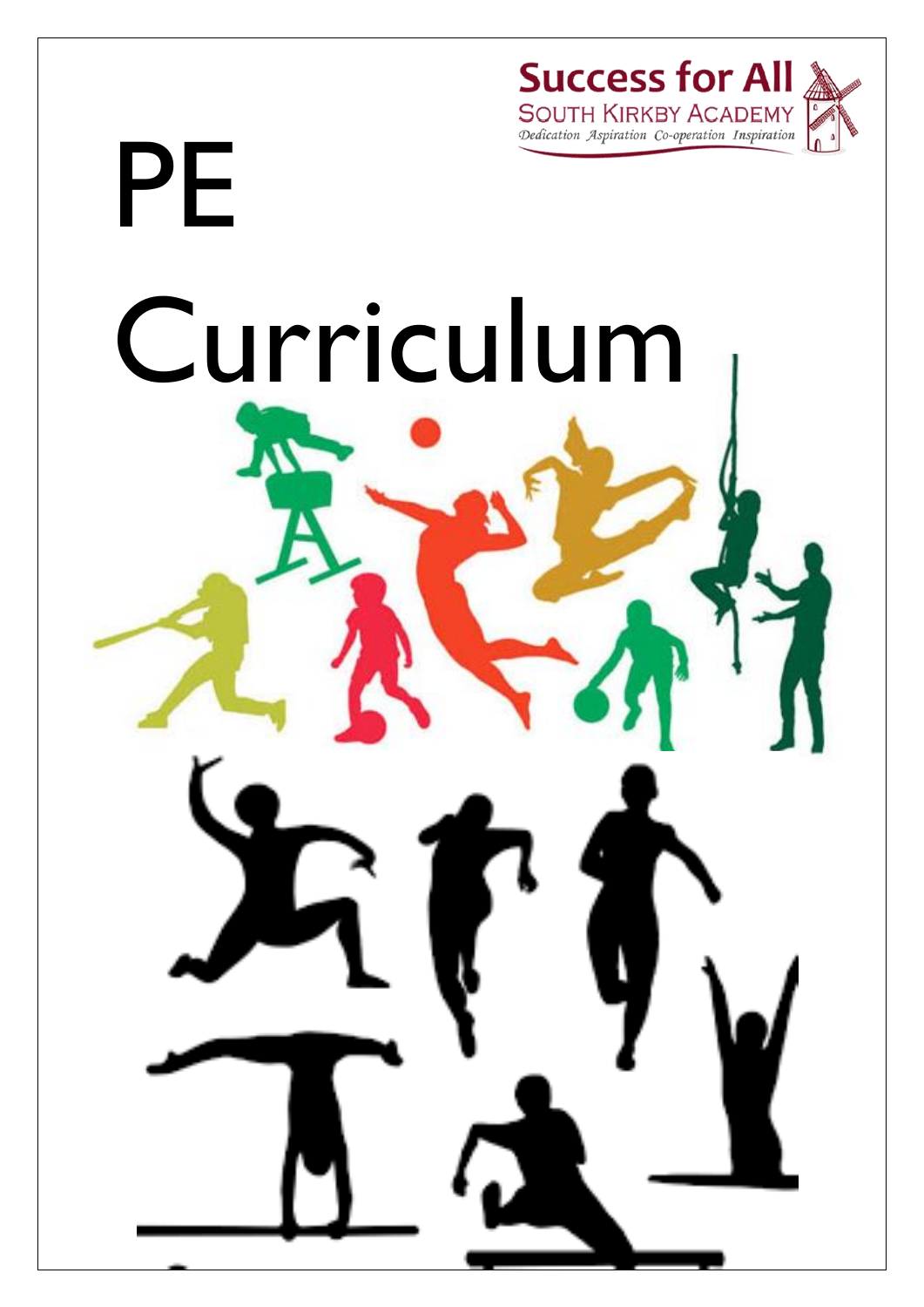#### PE Overview

|                          | <b>Autumn</b>   |                   |                       | <b>Spring</b>     | <b>Summer</b>                          |                               |
|--------------------------|-----------------|-------------------|-----------------------|-------------------|----------------------------------------|-------------------------------|
|                          | <b>Autumn I</b> | <b>Autumn 2</b>   | Spring                | <b>Spring 2</b>   | Summer I                               | Summer 2                      |
| Year                     | <b>Dance</b>    | <b>Football</b>   | <b>Tennis</b>         | <b>Basketball</b> | <b>Athletics</b>                       | <b>Rounders</b>               |
| $\overline{\mathbf{3}}$  | <b>Rugby</b>    |                   |                       |                   | $2/3$  4 $\sqrt{5}$<br><b>Rounders</b> |                               |
|                          |                 | <b>Gymnastics</b> | <b>Netball</b>        | <b>Hockey</b>     | <b><i>MARKHAHA</i></b>                 | <b>Athletics</b>              |
| Year<br>4                | <b>Dance</b>    | Football          | <b>Tennis</b>         | <b>Basketball</b> | <b>Athletics</b>                       | <b>Rounders</b>               |
|                          | <b>Rugby</b>    |                   |                       |                   | $4\sqrt{5}$<br> 3 <br><b>Rounders</b>  |                               |
|                          |                 | <b>Gymnastics</b> | <b>Netball</b>        | <b>Hockey</b>     |                                        | <b>Athletics</b>              |
|                          |                 |                   |                       |                   |                                        | 3 4 5                         |
| Year                     | <b>Dance</b>    | <b>Swimming</b>   | <b>Tennis</b>         | <b>Swimming</b>   | <b>Swimming</b>                        | <b>Athletics</b>              |
| 5                        |                 | $\infty$          |                       | $\infty$          | <b>OCTA</b>                            |                               |
|                          | <b>Swimming</b> | <b>Gymnastics</b> | <b>Swimming</b>       | <b>Hockey</b>     | <b>Rounders</b>                        | <b>Swimming</b>               |
|                          | CO TILL         |                   | $\sigma$<br>$\log 10$ |                   |                                        | $\infty$                      |
| Year<br>$\boldsymbol{6}$ | <b>Dance</b>    | <b>Football</b>   | <b>Tennis</b>         | <b>Basketball</b> | <b>Athletics</b>                       | <b>Rounders</b>               |
|                          |                 |                   |                       |                   | 3 4<br>۱5                              | WHITEREE                      |
|                          | <b>Rugby</b>    | <b>Gymnastics</b> | <b>Netball</b>        | <b>Hockey</b>     | <b>Rounders</b>                        | <b>Athletics</b>              |
|                          | <b>2</b> USB    |                   |                       |                   | <b>WHERE</b><br><b>WHATHING</b>        | $^{\prime}$ 3<br>$\mathbf{A}$ |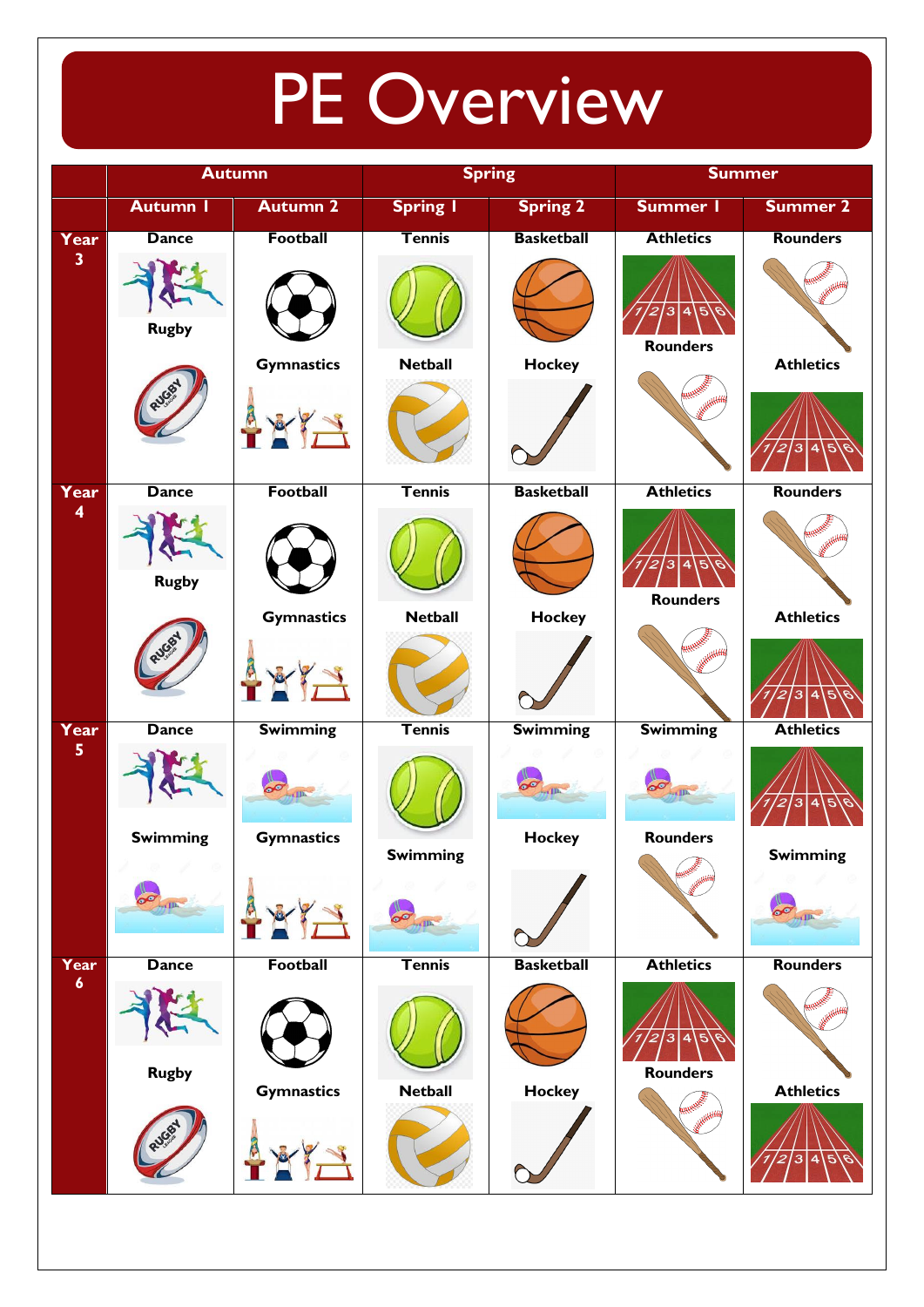|                                    | <b>Autumn</b>                                                                                                                                                                                                                                                              |                                                                                                                                                                                                                                                                                                                                                                                                                                                      | <b>Spring</b>                                                                                                                                                                                                                                                                                                                                                                                                                                  |                                                                                                                                                                                                                                                                                                                                                                                                                                      | <b>Summer</b>                                                                                                                                             |                                                                                                                                                           |
|------------------------------------|----------------------------------------------------------------------------------------------------------------------------------------------------------------------------------------------------------------------------------------------------------------------------|------------------------------------------------------------------------------------------------------------------------------------------------------------------------------------------------------------------------------------------------------------------------------------------------------------------------------------------------------------------------------------------------------------------------------------------------------|------------------------------------------------------------------------------------------------------------------------------------------------------------------------------------------------------------------------------------------------------------------------------------------------------------------------------------------------------------------------------------------------------------------------------------------------|--------------------------------------------------------------------------------------------------------------------------------------------------------------------------------------------------------------------------------------------------------------------------------------------------------------------------------------------------------------------------------------------------------------------------------------|-----------------------------------------------------------------------------------------------------------------------------------------------------------|-----------------------------------------------------------------------------------------------------------------------------------------------------------|
|                                    | <b>Autumn I</b>                                                                                                                                                                                                                                                            | <b>Autumn 2</b>                                                                                                                                                                                                                                                                                                                                                                                                                                      | <b>Spring I</b>                                                                                                                                                                                                                                                                                                                                                                                                                                | <b>Spring 2</b>                                                                                                                                                                                                                                                                                                                                                                                                                      | Summer I                                                                                                                                                  | <b>Summer 2</b>                                                                                                                                           |
|                                    | <b>Dance</b>                                                                                                                                                                                                                                                               | <b>Football</b>                                                                                                                                                                                                                                                                                                                                                                                                                                      | <b>Tennis</b>                                                                                                                                                                                                                                                                                                                                                                                                                                  | <b>Basketball</b>                                                                                                                                                                                                                                                                                                                                                                                                                    | <b>Athletics</b>                                                                                                                                          | <b>Rounders</b>                                                                                                                                           |
| <b>Overview</b>                    | <b>Rugby</b>                                                                                                                                                                                                                                                               |                                                                                                                                                                                                                                                                                                                                                                                                                                                      |                                                                                                                                                                                                                                                                                                                                                                                                                                                |                                                                                                                                                                                                                                                                                                                                                                                                                                      | 3 4 5 6<br><b>Rounders</b>                                                                                                                                |                                                                                                                                                           |
|                                    |                                                                                                                                                                                                                                                                            | <b>Gymnastics</b>                                                                                                                                                                                                                                                                                                                                                                                                                                    | <b>Netball</b>                                                                                                                                                                                                                                                                                                                                                                                                                                 | <b>Hockey</b>                                                                                                                                                                                                                                                                                                                                                                                                                        |                                                                                                                                                           | <b>Athletics</b>                                                                                                                                          |
|                                    |                                                                                                                                                                                                                                                                            |                                                                                                                                                                                                                                                                                                                                                                                                                                                      |                                                                                                                                                                                                                                                                                                                                                                                                                                                |                                                                                                                                                                                                                                                                                                                                                                                                                                      |                                                                                                                                                           | 3 4 5                                                                                                                                                     |
|                                    | I can begin to<br>improvise                                                                                                                                                                                                                                                | I can apply<br>compositional ideas                                                                                                                                                                                                                                                                                                                                                                                                                   | I can understand<br>tactics and                                                                                                                                                                                                                                                                                                                                                                                                                | l can understand<br>tactics and                                                                                                                                                                                                                                                                                                                                                                                                      | I can begin to run<br>at speeds                                                                                                                           | can begin to run<br>at speeds                                                                                                                             |
|                                    | independently to<br>create a simple<br>dance.                                                                                                                                                                                                                              | independently and<br>with others to<br>create a sequence.                                                                                                                                                                                                                                                                                                                                                                                            | composition by<br>starting to vary<br>how they<br>respond.                                                                                                                                                                                                                                                                                                                                                                                     | composition by<br>starting to vary<br>how they<br>respond.                                                                                                                                                                                                                                                                                                                                                                           | appropriate for the<br>distance. e.g.<br>sprinting and cross<br>country                                                                                   | appropriate for the<br>distance. e.g.<br>sprinting and cross<br>country                                                                                   |
|                                    | I can begin to<br>improvise with a                                                                                                                                                                                                                                         | I can copy, explore<br>and remember a                                                                                                                                                                                                                                                                                                                                                                                                                | I can vary skills,                                                                                                                                                                                                                                                                                                                                                                                                                             | I can vary skills,                                                                                                                                                                                                                                                                                                                                                                                                                   | I can perform a                                                                                                                                           | I can perform a                                                                                                                                           |
|                                    | partner to create                                                                                                                                                                                                                                                          | variety of                                                                                                                                                                                                                                                                                                                                                                                                                                           | actions and ideas                                                                                                                                                                                                                                                                                                                                                                                                                              | actions and                                                                                                                                                                                                                                                                                                                                                                                                                          | running jump with                                                                                                                                         | running jump with                                                                                                                                         |
| <b>Suggested</b><br><b>Content</b> | a simple dance.<br>I can translate<br>ideas from stimuli<br>into movement<br>with support.<br>I can begin to<br>compare and<br>adapt movements<br>and motifs to<br>create a larger<br>sequence.<br>I can use simple<br>dance vocabulary<br>to compare and<br>improve work. | movements and<br>uses these to<br>create my own<br>sequence.<br>I can describe my<br>own work using<br>simple gym<br>vocabulary.<br>I can begin to<br>notice similarities<br>and differences<br>between<br>sequences.<br>I can use turns<br>whilst travelling in a<br>variety of ways.<br>I can begin to show<br>flexibility in<br>movements<br>I can begin to<br>develop good<br>technique when<br>travelling, balancing,<br>using equipment<br>etc | and link these in<br>ways that suit the<br>games activity.<br>I can begin to<br>communicate<br>with others<br>during game<br>situations.<br>I can use skills<br>with co-<br>ordination and<br>control.<br>I can develop my<br>own rules for<br>new games.<br>l can make<br>imaginative<br>pathways using<br>equipment.<br>I can work well<br>in a group to<br>develop various<br>games.<br>I can begin to<br>understand how<br>to compete with | ideas and link<br>these in ways<br>that suit the<br>games activity.<br>I can begin to<br>communicate<br>with others<br>during game<br>situations.<br>I can use skills<br>with co-<br>ordination and<br>control.<br>I can develop<br>my own rules<br>for new games.<br>I can make<br>imaginative<br>pathways using<br>equipment.<br>I can work well<br>in a group to<br>develop various<br>games.<br>I can begin to<br>understand how | some accuracy<br>I can perform a<br>variety of throws<br>using a selection of<br>equipment.<br>I can use<br>equipment safely<br>and with good<br>control. | some accuracy<br>I can perform a<br>variety of throws<br>using a selection of<br>equipment.<br>I can use<br>equipment safely<br>and with good<br>control. |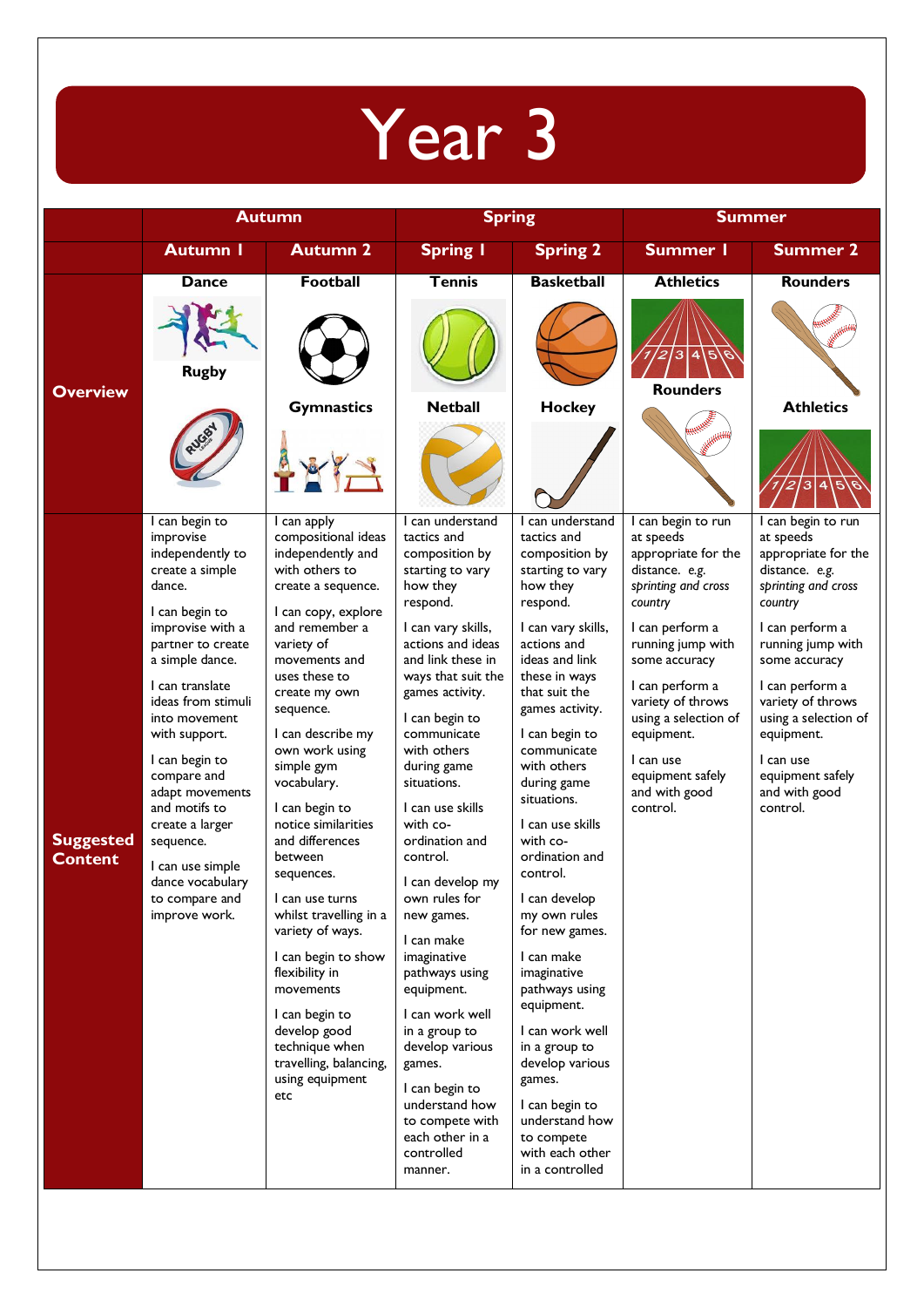|  | l can begin to                                                         | manner.                                                                                  |  |
|--|------------------------------------------------------------------------|------------------------------------------------------------------------------------------|--|
|  | select resources<br>independently to<br>carry out<br>different skills. | I can begin to<br>select resources<br>independently<br>to carry out<br>different skills. |  |
|  |                                                                        |                                                                                          |  |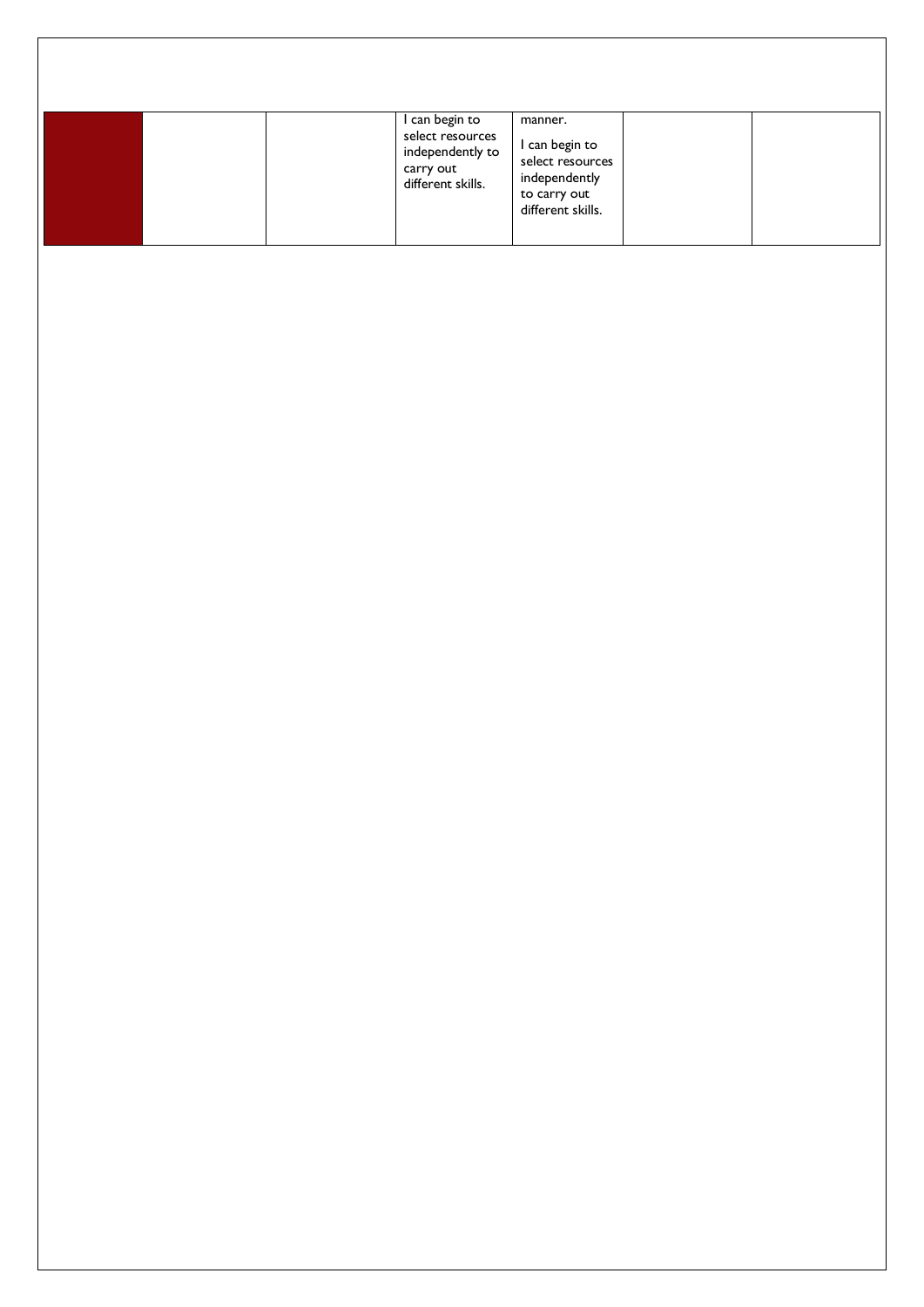|                                    | <b>Autumn</b>                                                                                                                                                                                                                                                                                                                                                                                                                                           |                                                                                                                                                                                                                                                                                                                                                                                                                                            | <b>Spring</b>                                                                                                                                                                                                                                                                                                                                                                                                                                                                                                                                                                          |                                                                                                                                                                                                                                                                                                                                                                                                                                                                                                                                                                              | <b>Summer</b>                                                                                                                                                                                                                                                                                                                                                     |                                                                                                                                                                                                                                                                                                                                  |
|------------------------------------|---------------------------------------------------------------------------------------------------------------------------------------------------------------------------------------------------------------------------------------------------------------------------------------------------------------------------------------------------------------------------------------------------------------------------------------------------------|--------------------------------------------------------------------------------------------------------------------------------------------------------------------------------------------------------------------------------------------------------------------------------------------------------------------------------------------------------------------------------------------------------------------------------------------|----------------------------------------------------------------------------------------------------------------------------------------------------------------------------------------------------------------------------------------------------------------------------------------------------------------------------------------------------------------------------------------------------------------------------------------------------------------------------------------------------------------------------------------------------------------------------------------|------------------------------------------------------------------------------------------------------------------------------------------------------------------------------------------------------------------------------------------------------------------------------------------------------------------------------------------------------------------------------------------------------------------------------------------------------------------------------------------------------------------------------------------------------------------------------|-------------------------------------------------------------------------------------------------------------------------------------------------------------------------------------------------------------------------------------------------------------------------------------------------------------------------------------------------------------------|----------------------------------------------------------------------------------------------------------------------------------------------------------------------------------------------------------------------------------------------------------------------------------------------------------------------------------|
|                                    | <b>Autumn I</b>                                                                                                                                                                                                                                                                                                                                                                                                                                         | <b>Autumn 2</b>                                                                                                                                                                                                                                                                                                                                                                                                                            | <b>Spring I</b>                                                                                                                                                                                                                                                                                                                                                                                                                                                                                                                                                                        | <b>Spring 2</b>                                                                                                                                                                                                                                                                                                                                                                                                                                                                                                                                                              | <b>Summer I</b>                                                                                                                                                                                                                                                                                                                                                   | <b>Summer 2</b>                                                                                                                                                                                                                                                                                                                  |
|                                    | <b>Dance</b>                                                                                                                                                                                                                                                                                                                                                                                                                                            | Football                                                                                                                                                                                                                                                                                                                                                                                                                                   | <b>Tennis</b>                                                                                                                                                                                                                                                                                                                                                                                                                                                                                                                                                                          | <b>Basketball</b>                                                                                                                                                                                                                                                                                                                                                                                                                                                                                                                                                            | <b>Athletics</b>                                                                                                                                                                                                                                                                                                                                                  | <b>Rounders</b>                                                                                                                                                                                                                                                                                                                  |
| <b>Overview</b>                    | <b>Rugby</b>                                                                                                                                                                                                                                                                                                                                                                                                                                            |                                                                                                                                                                                                                                                                                                                                                                                                                                            |                                                                                                                                                                                                                                                                                                                                                                                                                                                                                                                                                                                        |                                                                                                                                                                                                                                                                                                                                                                                                                                                                                                                                                                              | $\overline{\mathbf{3}}$<br>l 5<br>4<br><b>Rounders</b>                                                                                                                                                                                                                                                                                                            |                                                                                                                                                                                                                                                                                                                                  |
|                                    |                                                                                                                                                                                                                                                                                                                                                                                                                                                         | <b>Gymnastics</b>                                                                                                                                                                                                                                                                                                                                                                                                                          | <b>Netball</b>                                                                                                                                                                                                                                                                                                                                                                                                                                                                                                                                                                         | <b>Hockey</b>                                                                                                                                                                                                                                                                                                                                                                                                                                                                                                                                                                |                                                                                                                                                                                                                                                                                                                                                                   | <b>Athletics</b>                                                                                                                                                                                                                                                                                                                 |
|                                    |                                                                                                                                                                                                                                                                                                                                                                                                                                                         |                                                                                                                                                                                                                                                                                                                                                                                                                                            |                                                                                                                                                                                                                                                                                                                                                                                                                                                                                                                                                                                        |                                                                                                                                                                                                                                                                                                                                                                                                                                                                                                                                                                              | HAHHHH                                                                                                                                                                                                                                                                                                                                                            | $\mathbf{z}$<br>3 4 5                                                                                                                                                                                                                                                                                                            |
|                                    | I can confidently<br>improvise with a                                                                                                                                                                                                                                                                                                                                                                                                                   | I can link skills<br>with control,                                                                                                                                                                                                                                                                                                                                                                                                         | I can vary skills,<br>actions and ideas                                                                                                                                                                                                                                                                                                                                                                                                                                                                                                                                                | can vary skills,<br>actions and ideas                                                                                                                                                                                                                                                                                                                                                                                                                                                                                                                                        | I can begin to<br>build a variety of                                                                                                                                                                                                                                                                                                                              | I can begin to build<br>a variety of running                                                                                                                                                                                                                                                                                     |
|                                    | partner or on my<br>own.                                                                                                                                                                                                                                                                                                                                                                                                                                | technique, co-<br>ordination and                                                                                                                                                                                                                                                                                                                                                                                                           | and link these in<br>ways that suit the                                                                                                                                                                                                                                                                                                                                                                                                                                                                                                                                                | and link these in<br>ways that suit the                                                                                                                                                                                                                                                                                                                                                                                                                                                                                                                                      | running<br>techniques and                                                                                                                                                                                                                                                                                                                                         | techniques and use<br>with confidence.                                                                                                                                                                                                                                                                                           |
| <b>Suggested</b><br><b>Content</b> | I can begin to<br>create longer<br>dance sequences<br>in a larger group.<br>I can demonstrate<br>precision and<br>some control in<br>response to<br>stimuli.<br>I can begin to vary<br>dynamics and<br>develop actions<br>and motifs.<br>I can demonstrate<br>rhythm and spatial<br>awareness.<br>I can modify parts<br>of a sequence as a<br>result of self-<br>evaluation.<br>I can use simple<br>dance vocabulary<br>to compare and<br>improve work. | fluency.<br>I can understand<br>composition by<br>performing more<br>complex<br>sequences.<br>I can begin to use<br>gym vocabulary<br>to describe how<br>to improve and<br>refine<br>performances.<br>I can strength,<br>technique and<br>flexibility<br>throughout<br>performances.<br>I can create<br>sequences using<br>various body<br>shapes and<br>equipment.<br>I can combine<br>equipment with<br>movement to<br>create sequences. | games activity.<br>I can show<br>confidence in<br>using ball skills in<br>various ways, and<br>can link these<br>together. e.g.<br>dribbling, bouncing,<br>kicking<br>I can use skills<br>with co-<br>ordination,<br>control and<br>fluency.<br>I can take part in<br>competitive<br>games with a<br>strong<br>understanding of<br>tactics and<br>composition.<br>I can create my<br>own games using<br>knowledge and<br>skills.<br>I can work well in<br>a group to<br>develop various<br>games.<br>I can compare and<br>comment on skills<br>to support<br>creation of new<br>games. | games activity.<br>I can show<br>confidence in<br>using ball skills in<br>various ways, and<br>can link these<br>together. e.g.<br>dribbling, bouncing,<br>kicking<br>I can use skills<br>with co-<br>ordination,<br>control and<br>fluency.<br>I can take part in<br>competitive<br>games with a<br>strong<br>understanding of<br>tactics and<br>composition.<br>I can create my<br>own games using<br>knowledge and<br>skills.<br>I can work well in<br>a group to<br>develop various<br>games.<br>I can compare and<br>comment on skills<br>to support<br>creation of new | use with<br>confidence.<br>I can perform a<br>running jump with<br>more than one<br>component. e.g.<br>hop skip jump<br>(triple jump)<br>I can demonstrate<br>accuracy in<br>throwing and<br>catching activities.<br>I can describe<br>good athletic<br>performance<br>using correct<br>vocabulary.<br>I can use<br>equipment safely<br>and with good<br>control. | I can perform a<br>running jump with<br>more than one<br>component. e.g. hop<br>skip jump (triple<br>jump)<br>I can demonstrate<br>accuracy in<br>throwing and<br>catching activities.<br>I can describe good<br>athletic<br>performance using<br>correct vocabulary.<br>I can use equipment<br>safely and with<br>good control. |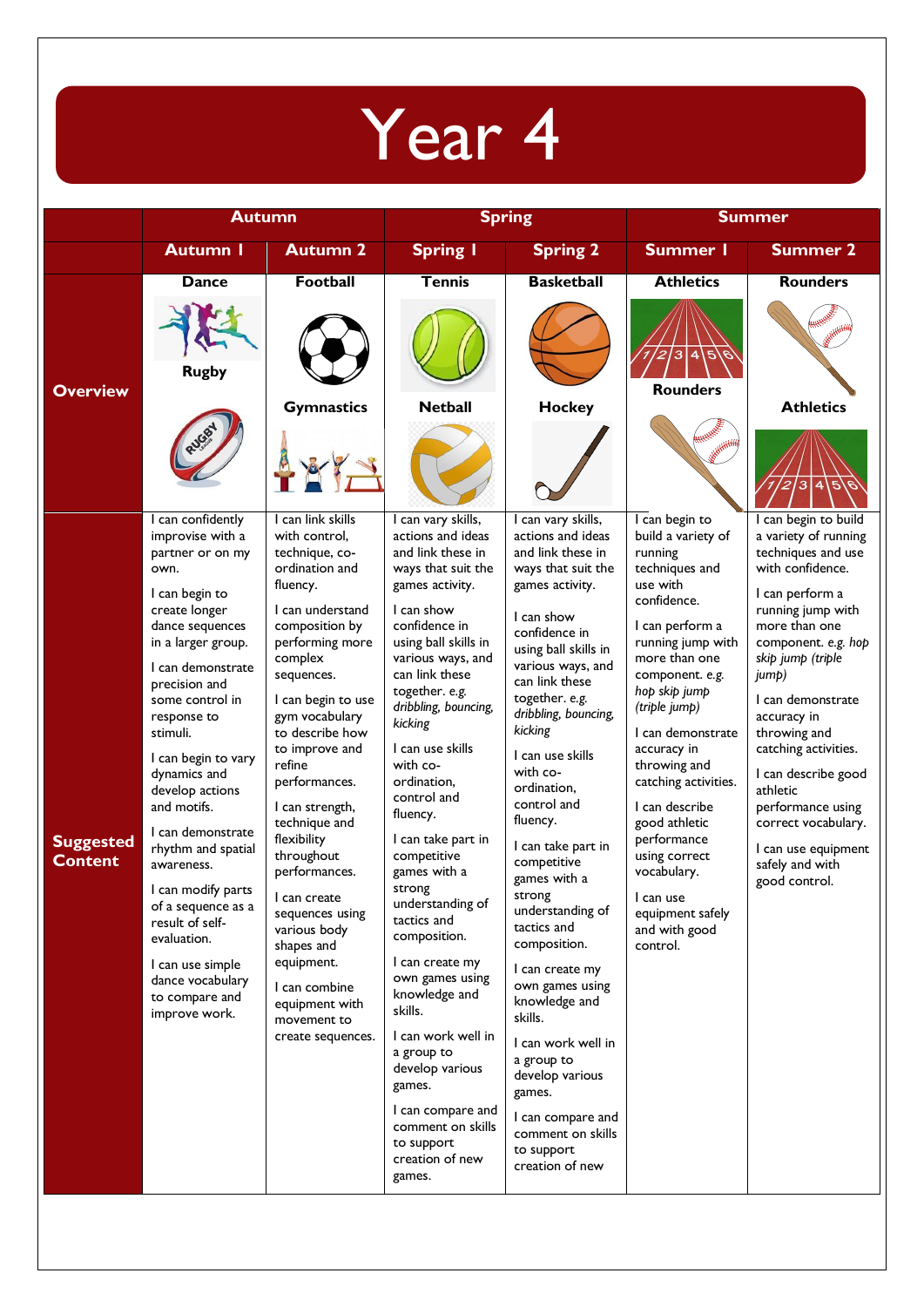| can make<br>suggestions as to<br>what resources<br>can be used to<br>differentiate a<br>game.<br>I can use basic<br>skills for attacking<br>and defending.<br>I can use running, | games.<br>I can make<br>suggestions as to<br>what resources<br>can be used to<br>differentiate a<br>game.<br>I can use basic<br>skills for attacking<br>and defending. |  |
|----------------------------------------------------------------------------------------------------------------------------------------------------------------------------------|------------------------------------------------------------------------------------------------------------------------------------------------------------------------|--|
| jumping, throwing<br>and catching in<br>isolation and<br>combination.                                                                                                            | I can use running,<br>jumping, throwing<br>and catching in<br>isolation and<br>combination.                                                                            |  |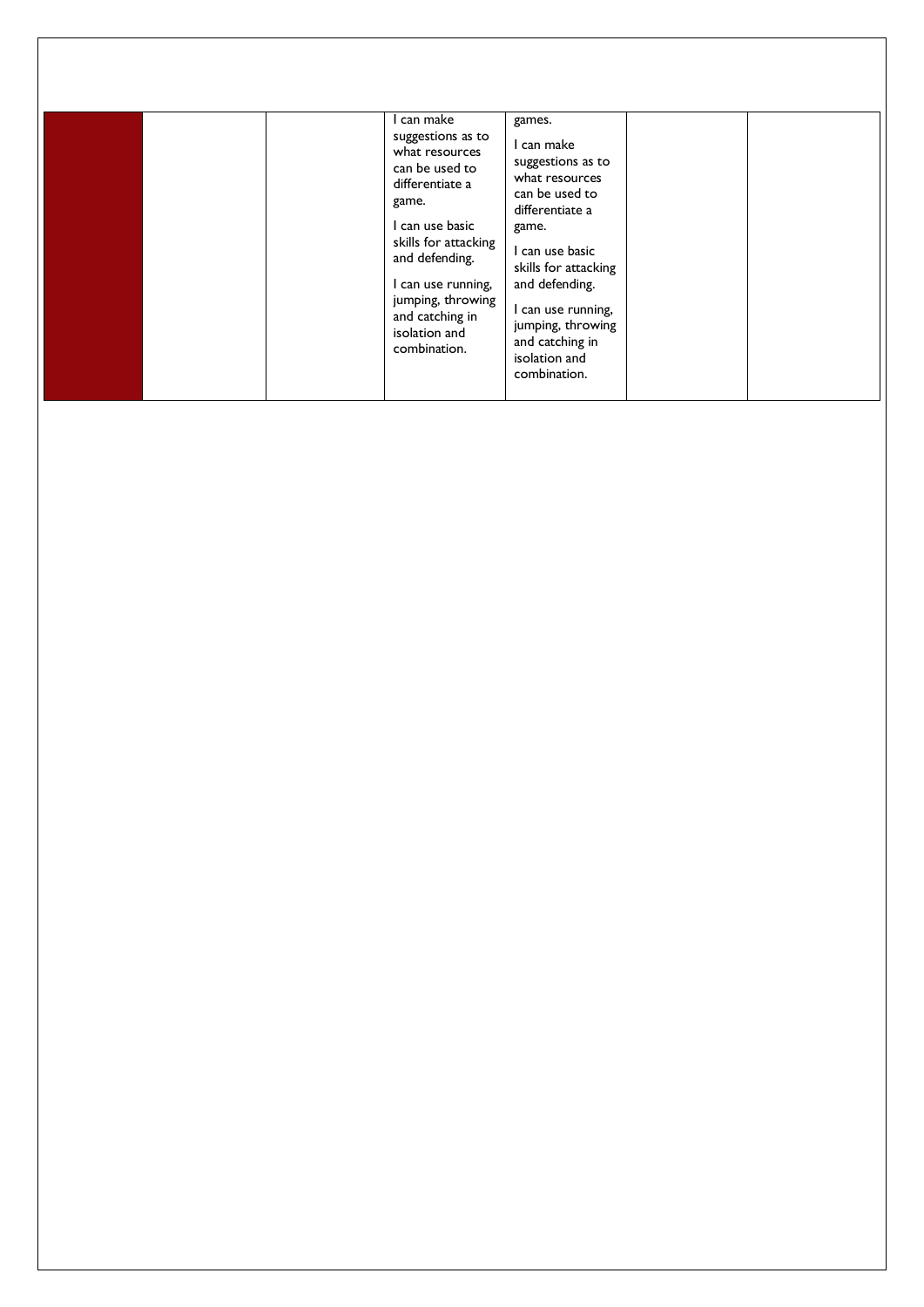|                                    | <b>Autumn</b>                                                                                                                                                                                                                                                                                        |                                                                                                                                                                                                                                                                                                      | <b>Spring</b>                                                                                                                                                                                                                                                                                                                                                                                                                                                                                                                                                                                                                                                      |                                                                                                                                                                                                                                                                                                                                                                                                                                                                                                                                                                                                                                                                    | <b>Summer</b>                                                                                                                                                                                                                                                                                        |                                                                                                                                                                                                                                                                                                                                                                                                                                                                                                                        |
|------------------------------------|------------------------------------------------------------------------------------------------------------------------------------------------------------------------------------------------------------------------------------------------------------------------------------------------------|------------------------------------------------------------------------------------------------------------------------------------------------------------------------------------------------------------------------------------------------------------------------------------------------------|--------------------------------------------------------------------------------------------------------------------------------------------------------------------------------------------------------------------------------------------------------------------------------------------------------------------------------------------------------------------------------------------------------------------------------------------------------------------------------------------------------------------------------------------------------------------------------------------------------------------------------------------------------------------|--------------------------------------------------------------------------------------------------------------------------------------------------------------------------------------------------------------------------------------------------------------------------------------------------------------------------------------------------------------------------------------------------------------------------------------------------------------------------------------------------------------------------------------------------------------------------------------------------------------------------------------------------------------------|------------------------------------------------------------------------------------------------------------------------------------------------------------------------------------------------------------------------------------------------------------------------------------------------------|------------------------------------------------------------------------------------------------------------------------------------------------------------------------------------------------------------------------------------------------------------------------------------------------------------------------------------------------------------------------------------------------------------------------------------------------------------------------------------------------------------------------|
|                                    | <b>Autumn I</b>                                                                                                                                                                                                                                                                                      | <b>Autumn 2</b>                                                                                                                                                                                                                                                                                      | <b>Spring I</b>                                                                                                                                                                                                                                                                                                                                                                                                                                                                                                                                                                                                                                                    | <b>Spring 2</b>                                                                                                                                                                                                                                                                                                                                                                                                                                                                                                                                                                                                                                                    | <b>Summer I</b>                                                                                                                                                                                                                                                                                      | <b>Summer 2</b>                                                                                                                                                                                                                                                                                                                                                                                                                                                                                                        |
|                                    | <b>Dance</b>                                                                                                                                                                                                                                                                                         | <b>Swimming</b>                                                                                                                                                                                                                                                                                      | <b>Tennis</b>                                                                                                                                                                                                                                                                                                                                                                                                                                                                                                                                                                                                                                                      | <b>Swimming</b>                                                                                                                                                                                                                                                                                                                                                                                                                                                                                                                                                                                                                                                    | <b>Swimming</b>                                                                                                                                                                                                                                                                                      | <b>Athletics</b>                                                                                                                                                                                                                                                                                                                                                                                                                                                                                                       |
| <b>Overview</b>                    |                                                                                                                                                                                                                                                                                                      |                                                                                                                                                                                                                                                                                                      |                                                                                                                                                                                                                                                                                                                                                                                                                                                                                                                                                                                                                                                                    | $\infty$                                                                                                                                                                                                                                                                                                                                                                                                                                                                                                                                                                                                                                                           | $\sim$                                                                                                                                                                                                                                                                                               |                                                                                                                                                                                                                                                                                                                                                                                                                                                                                                                        |
|                                    | <b>Swimming</b>                                                                                                                                                                                                                                                                                      | <b>Gymnastics</b>                                                                                                                                                                                                                                                                                    | <b>Swimming</b>                                                                                                                                                                                                                                                                                                                                                                                                                                                                                                                                                                                                                                                    | <b>Hockey</b>                                                                                                                                                                                                                                                                                                                                                                                                                                                                                                                                                                                                                                                      | <b>Rounders</b>                                                                                                                                                                                                                                                                                      | <b>Swimming</b>                                                                                                                                                                                                                                                                                                                                                                                                                                                                                                        |
|                                    |                                                                                                                                                                                                                                                                                                      |                                                                                                                                                                                                                                                                                                      | $\infty$                                                                                                                                                                                                                                                                                                                                                                                                                                                                                                                                                                                                                                                           |                                                                                                                                                                                                                                                                                                                                                                                                                                                                                                                                                                                                                                                                    |                                                                                                                                                                                                                                                                                                      |                                                                                                                                                                                                                                                                                                                                                                                                                                                                                                                        |
| <b>Suggested</b><br><b>Content</b> | I can swim<br>competently,<br>confidently and<br>proficiently over a<br>distance of at least<br>25 metres<br>I can use a range<br>of strokes<br>effectively e.g.<br>front crawl,<br>backstroke and<br>breaststroke.<br>I can perform safe<br>self-rescue in<br>different water-<br>based situations. | I can swim<br>competently,<br>confidently and<br>proficiently over<br>a distance of at<br>least 25 metres<br>I can use a range<br>of strokes<br>effectively e.g.<br>front crawl,<br>backstroke and<br>breaststroke.<br>I can perform<br>safe self-rescue in<br>different water-<br>based situations. | I can vary skills,<br>actions and ideas<br>and link these in<br>ways that suit the<br>games activity.<br>I can show<br>confidence in<br>using ball skills in<br>various ways, and<br>can link these<br>together<br>effectively. e.g.<br>dribbling, bouncing,<br>kicking<br>I can keep<br>possession of balls<br>during games<br>situations.<br>I can consistently<br>use skills with co-<br>ordination,<br>control and<br>fluency.<br>I can take part in<br>competitive<br>games with a<br>strong<br>understanding of<br>tactics and<br>composition.<br>I can create their<br>own games using<br>knowledge and<br>skills.<br>I can modify<br>competitive<br>games. | I can vary skills,<br>actions and ideas<br>and link these in<br>ways that suit the<br>games activity.<br>I can show<br>confidence in<br>using ball skills in<br>various ways, and<br>can link these<br>together<br>effectively. e.g.<br>dribbling, bouncing,<br>kicking<br>I can keep<br>possession of balls<br>during games<br>situations.<br>I can consistently<br>use skills with co-<br>ordination.<br>control and<br>fluency.<br>I can take part in<br>competitive<br>games with a<br>strong<br>understanding of<br>tactics and<br>composition.<br>I can create their<br>own games using<br>knowledge and<br>skills.<br>I can modify<br>competitive<br>games. | I can swim<br>competently,<br>confidently and<br>proficiently over a<br>distance of at<br>least 25 metres<br>I can use a range<br>of strokes<br>effectively e.g.<br>front crawl,<br>backstroke and<br>breaststroke.<br>I can perform safe<br>self-rescue in<br>different water-<br>based situations. | I can begin to build<br>a variety of running<br>techniques and use<br>with confidence.<br>I can perform a<br>running jump with<br>more than one<br>component. e.g. hop<br>skip jump (triple<br>jump)<br>I can begin to<br>record peers<br>performances, and<br>evaluate these.<br>I can demonstrate<br>accuracy and<br>confidence in<br>throwing and<br>catching activities.<br>I can describe good<br>athletic<br>performance using<br>correct vocabulary.<br>I can use equipment<br>safely and with<br>good control. |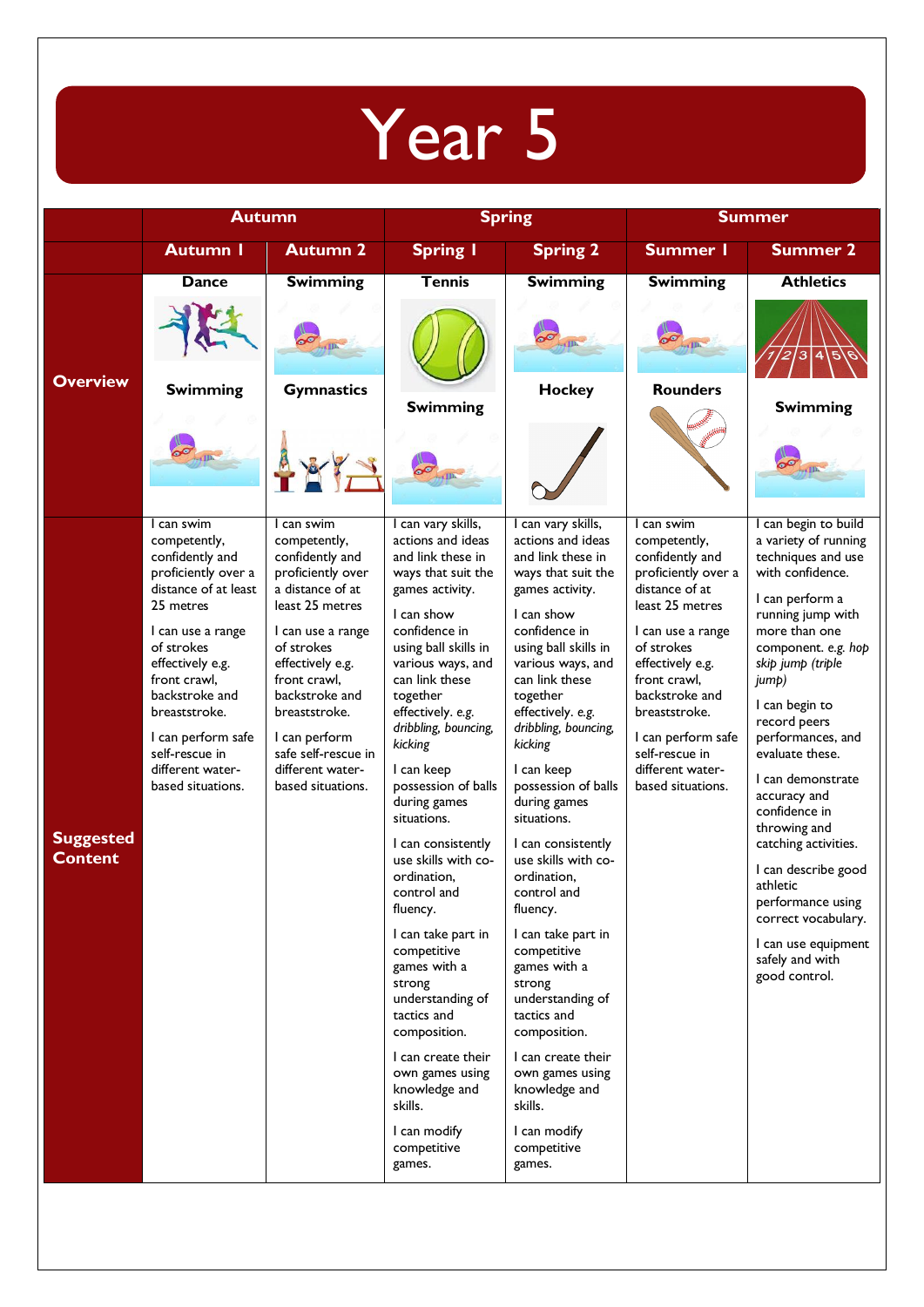| I can compare and<br>comments on<br>skills to support<br>creation of new<br>games.              | I can compare and<br>comments on<br>skills to support<br>creation of new<br>games.              |  |
|-------------------------------------------------------------------------------------------------|-------------------------------------------------------------------------------------------------|--|
| I can make<br>suggestions as to<br>what resources<br>can be used to<br>differentiate a<br>game. | I can make<br>suggestions as to<br>what resources<br>can be used to<br>differentiate a<br>game. |  |
| I can apply<br>knowledge of<br>skills for attacking<br>and defending.                           | I can apply<br>knowledge of<br>skills for attacking<br>and defending.                           |  |
| I can use running,<br>jumping, throwing<br>and catching in<br>isolation and in<br>combination.  | I can use running,<br>jumping, throwing<br>and catching in<br>isolation and in<br>combination.  |  |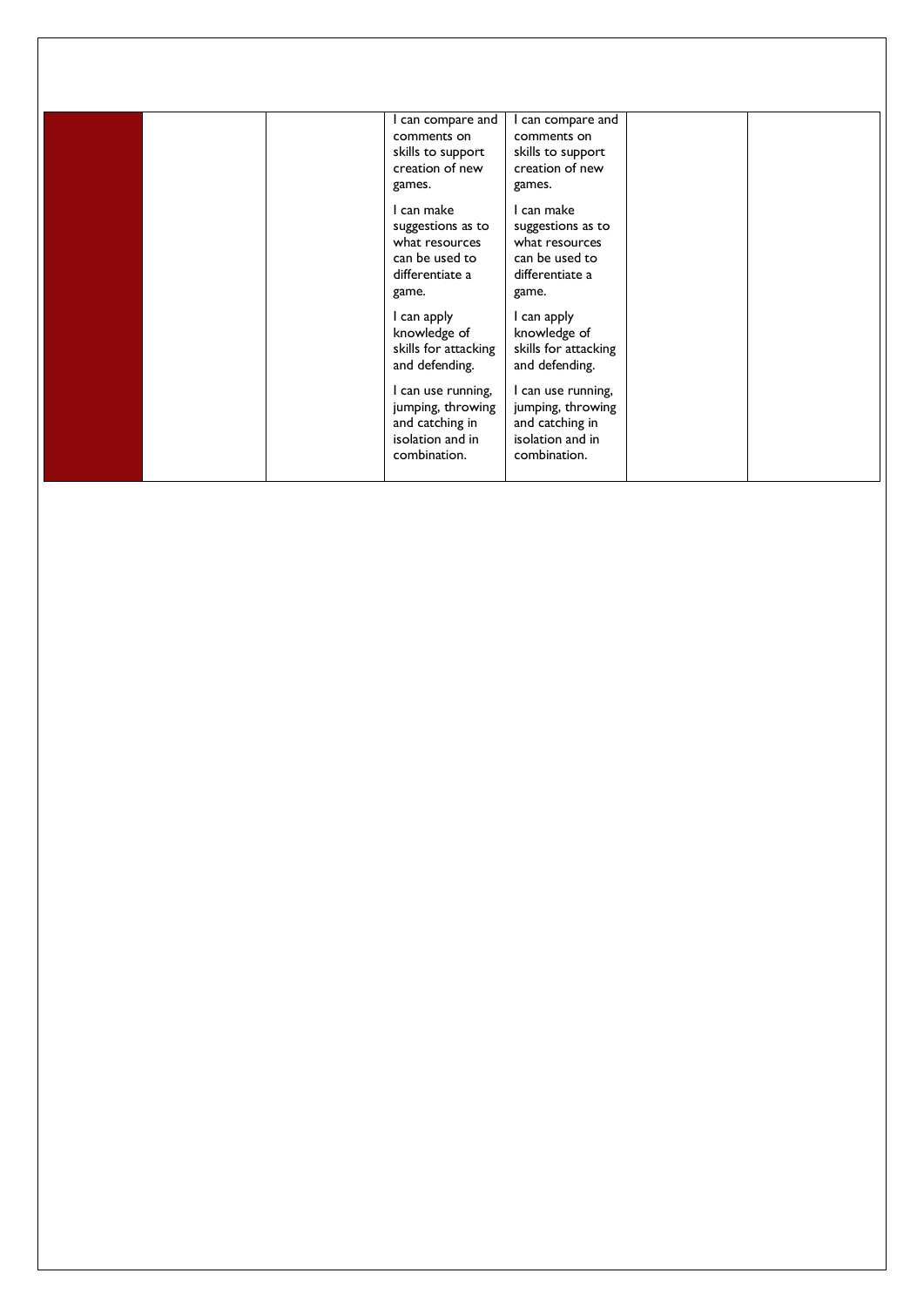|                                    | <b>Autumn</b>                                                                                                                                                                                                                                                                                                                         |                                                                                                                                                                                                                                                                                                                                                                                                                                                                                                                     | <b>Spring</b>                                                                                                                                                                                                                                                                                                                                                                                                                                                                                                     |                                                                                                                                                                                                                                                                                                                                                                                                                                                                                                                             | <b>Summer</b>                                                                                                                                                                                                                                                                                                                            |                                                                                                                                                                                                                                                                                                                                          |
|------------------------------------|---------------------------------------------------------------------------------------------------------------------------------------------------------------------------------------------------------------------------------------------------------------------------------------------------------------------------------------|---------------------------------------------------------------------------------------------------------------------------------------------------------------------------------------------------------------------------------------------------------------------------------------------------------------------------------------------------------------------------------------------------------------------------------------------------------------------------------------------------------------------|-------------------------------------------------------------------------------------------------------------------------------------------------------------------------------------------------------------------------------------------------------------------------------------------------------------------------------------------------------------------------------------------------------------------------------------------------------------------------------------------------------------------|-----------------------------------------------------------------------------------------------------------------------------------------------------------------------------------------------------------------------------------------------------------------------------------------------------------------------------------------------------------------------------------------------------------------------------------------------------------------------------------------------------------------------------|------------------------------------------------------------------------------------------------------------------------------------------------------------------------------------------------------------------------------------------------------------------------------------------------------------------------------------------|------------------------------------------------------------------------------------------------------------------------------------------------------------------------------------------------------------------------------------------------------------------------------------------------------------------------------------------|
|                                    | <b>Autumn I</b>                                                                                                                                                                                                                                                                                                                       | <b>Autumn 2</b>                                                                                                                                                                                                                                                                                                                                                                                                                                                                                                     | <b>Spring I</b>                                                                                                                                                                                                                                                                                                                                                                                                                                                                                                   | <b>Spring 2</b>                                                                                                                                                                                                                                                                                                                                                                                                                                                                                                             | <b>Summer I</b>                                                                                                                                                                                                                                                                                                                          | <b>Summer 2</b>                                                                                                                                                                                                                                                                                                                          |
|                                    | <b>Dance</b>                                                                                                                                                                                                                                                                                                                          | <b>Football</b>                                                                                                                                                                                                                                                                                                                                                                                                                                                                                                     | <b>Tennis</b>                                                                                                                                                                                                                                                                                                                                                                                                                                                                                                     | <b>Basketball</b>                                                                                                                                                                                                                                                                                                                                                                                                                                                                                                           | <b>Athletics</b>                                                                                                                                                                                                                                                                                                                         | <b>Rounders</b>                                                                                                                                                                                                                                                                                                                          |
| <b>Overview</b>                    | <b>Rugby</b>                                                                                                                                                                                                                                                                                                                          |                                                                                                                                                                                                                                                                                                                                                                                                                                                                                                                     |                                                                                                                                                                                                                                                                                                                                                                                                                                                                                                                   |                                                                                                                                                                                                                                                                                                                                                                                                                                                                                                                             | 3 4 <br>$\overline{2}$<br>5<br><b>Rounders</b>                                                                                                                                                                                                                                                                                           |                                                                                                                                                                                                                                                                                                                                          |
|                                    |                                                                                                                                                                                                                                                                                                                                       | <b>Gymnastics</b>                                                                                                                                                                                                                                                                                                                                                                                                                                                                                                   | <b>Netball</b>                                                                                                                                                                                                                                                                                                                                                                                                                                                                                                    | <b>Hockey</b>                                                                                                                                                                                                                                                                                                                                                                                                                                                                                                               |                                                                                                                                                                                                                                                                                                                                          | <b>Athletics</b>                                                                                                                                                                                                                                                                                                                         |
|                                    |                                                                                                                                                                                                                                                                                                                                       |                                                                                                                                                                                                                                                                                                                                                                                                                                                                                                                     |                                                                                                                                                                                                                                                                                                                                                                                                                                                                                                                   |                                                                                                                                                                                                                                                                                                                                                                                                                                                                                                                             |                                                                                                                                                                                                                                                                                                                                          |                                                                                                                                                                                                                                                                                                                                          |
|                                    | I can confidently<br>improvise with a<br>partner or on my<br>own.<br>I can begin to                                                                                                                                                                                                                                                   | I can select and<br>combine my skills,<br>techniques and<br>ideas.<br>I can apply                                                                                                                                                                                                                                                                                                                                                                                                                                   | I can vary skills,<br>actions and ideas<br>and link these in<br>ways that suit the<br>games activity.                                                                                                                                                                                                                                                                                                                                                                                                             | I can vary skills,<br>actions and ideas<br>and link these in<br>ways that suit the<br>games activity.                                                                                                                                                                                                                                                                                                                                                                                                                       | I can begin to<br>build a variety of<br>running<br>techniques and<br>use with<br>confidence.                                                                                                                                                                                                                                             | I can begin to<br>build a variety of<br>running<br>techniques and<br>use with<br>confidence.                                                                                                                                                                                                                                             |
|                                    | create longer<br>dance sequences<br>in a larger group.<br>I can demonstrate<br>precision and                                                                                                                                                                                                                                          | combined skills<br>accurately and<br>appropriately,<br>consistently<br>showing<br>precision, control                                                                                                                                                                                                                                                                                                                                                                                                                | I can show<br>confidence in using<br>ball skills in various<br>ways, and can link<br>these together.                                                                                                                                                                                                                                                                                                                                                                                                              | I can show<br>confidence in<br>using ball skills in<br>various ways, and<br>can link these                                                                                                                                                                                                                                                                                                                                                                                                                                  | I can perform a<br>running jump with<br>more than one<br>component. e.g.<br>hop skip jump                                                                                                                                                                                                                                                | I can perform a<br>running jump with<br>more than one<br>component. e.g.<br>hop skip jump                                                                                                                                                                                                                                                |
| <b>Suggested</b><br><b>Content</b> | some control in<br>response to<br>stimuli.<br>I can begin to vary<br>dynamics and<br>develop actions<br>and motifs.<br>I can demonstrate<br>rhythm and spatial<br>awareness.<br>I can modify parts<br>of a sequence as a<br>result of self-<br>evaluation.<br>I can use simple<br>dance vocabulary<br>to compare and<br>improve work. | and fluency.<br>I can draw on<br>what I know<br>about strategy,<br>tactics and<br>composition<br>when performing<br>and evaluating.<br>I can analyse and<br>comment on skills<br>and techniques<br>and how these<br>are applied in my<br>own and others'<br>work.<br>I can use more<br>complex gym<br>vocabulary to<br>describe how to<br>improve and<br>refine<br>performances.<br>I can develop<br>strength,<br>technique and<br>flexibility<br>throughout<br>performances.<br>I can link skills<br>with control, | I can use skills with<br>co-ordination,<br>control and fluency.<br>I can take part in<br>competitive games<br>with a strong<br>understanding of<br>tactics and<br>composition.<br>I can create their<br>own games using<br>knowledge and<br>skills.<br>I can make<br>suggestions as to<br>what resources can<br>be used to<br>differentiate a game.<br>I can apply basic<br>skills for attacking<br>and defending.<br>I can use running,<br>jumping, throwing<br>and catching in<br>isolation and<br>combination. | together.<br>I can use skills<br>with co-<br>ordination,<br>control and<br>fluency.<br>I can take part in<br>competitive<br>games with a<br>strong<br>understanding of<br>tactics and<br>composition.<br>I can create their<br>own games using<br>knowledge and<br>skills.<br>I can make<br>suggestions as to<br>what resources<br>can be used to<br>differentiate a<br>game.<br>I can apply basic<br>skills for attacking<br>and defending.<br>I can use running,<br>jumping, throwing<br>and catching in<br>isolation and | (triple jump)<br>I can begin to<br>record peers<br>performances,<br>and evaluate<br>these.<br>I can demonstrate<br>accuracy and<br>confidence in<br>throwing and<br>catching activities.<br>I can describe<br>good athletic<br>performance<br>using correct<br>vocabulary.<br>I can use<br>equipment safely<br>and with good<br>control. | (triple jump)<br>I can begin to<br>record peers<br>performances,<br>and evaluate<br>these.<br>I can demonstrate<br>accuracy and<br>confidence in<br>throwing and<br>catching activities.<br>I can describe<br>good athletic<br>performance<br>using correct<br>vocabulary.<br>I can use<br>equipment safely<br>and with good<br>control. |